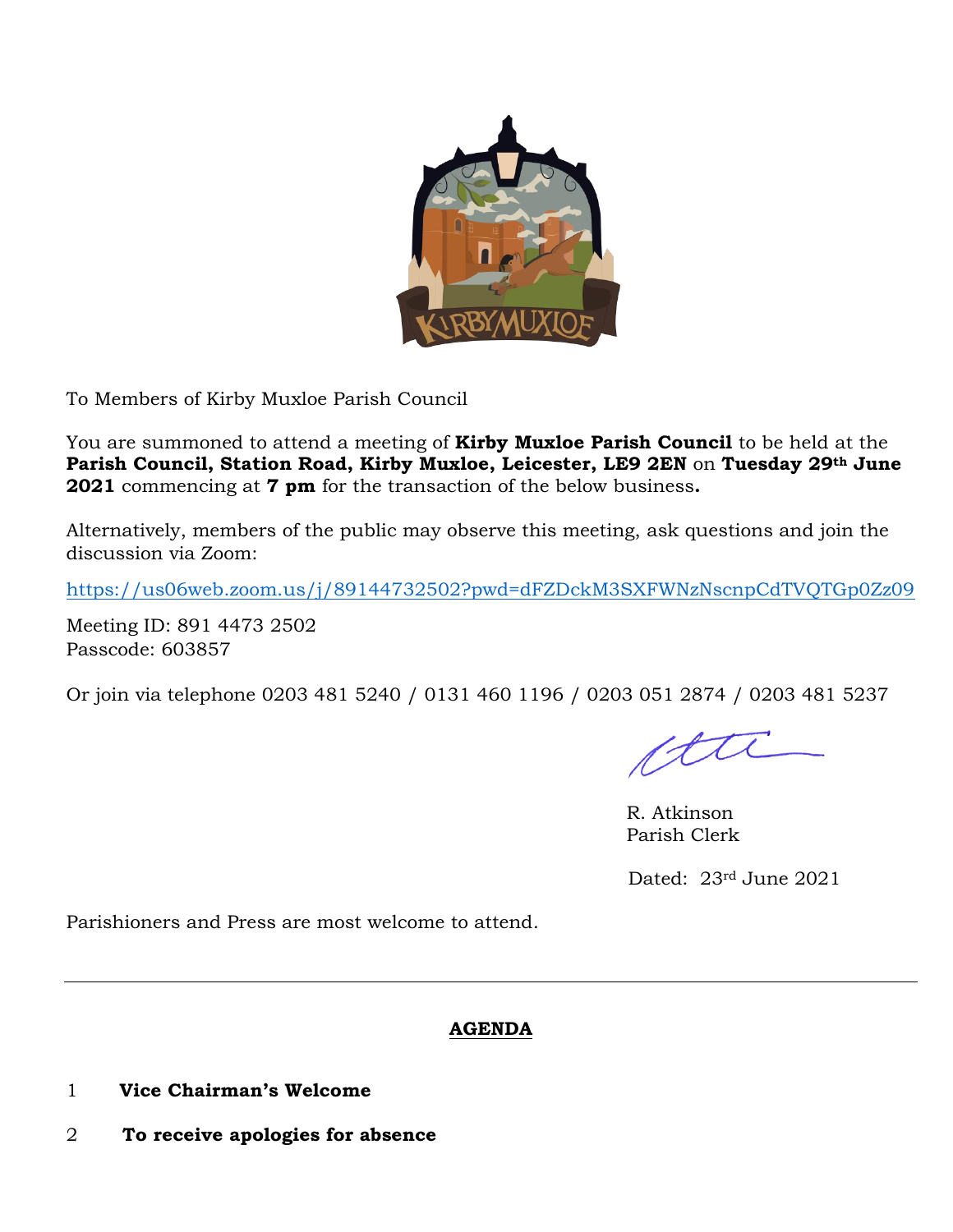- 3 **To receive any declarations of pecuniary and non-pecuniary interests to any matter pertaining to the agenda and to consider dispensations**
- 4 **To confirm the minutes of the meeting held on 20th May 2021 are a true and accurate record**
- 5 **To receive a Report from the Police Beat Officer** (15 minutes are set aside)
- 6 **To receive a Report from Leicestershire County Council** (15 minutes are set aside)
- 7 **To receive a Report from Blaby District Council** (15 minutes are set aside)
- 8 **Public Participation**

(15 minutes are set aside for members of the public to raise issues and ask questions)

## 9 **Clerks Report**

- i. To verify all payments made since the previous meeting
- ii. To verify and authorise the Payments Schedule
- iii. To verify Bank Reconciliations
- iv. To verify Income and Expenditure to date

## 10 **To provide an update on**

- i. The Byways, 11 Court Close, Kirby Muxloe
- ii. Kirby Meadows Development
- iii. The Lubbesthorpe development
- iv. The Local Plan
- v. Barry Drive 'Rat Run'

## 11 **To note the Annual Internal Audit Report 2020/21**

#### 12 **To approve the Annual Governance Statement**  (Section 1 of the Annual Governance and Accountability Return 2020/21)

## 13 **To approve Accounting Statements**

(Section 2 of the Annual Governance and Accountability Return 2020/21)

## 14 **To provide an update on the grant application for the War Memorial and Gate Piers and to consider quotations**

## 15 **To discuss and consider quotations for:**

- i. Recommended tree works for tag number 1468 Fraxinus Excelsior (Ash)
- ii. An Exploratory dig on a flooded area near the Cricket Pavilion